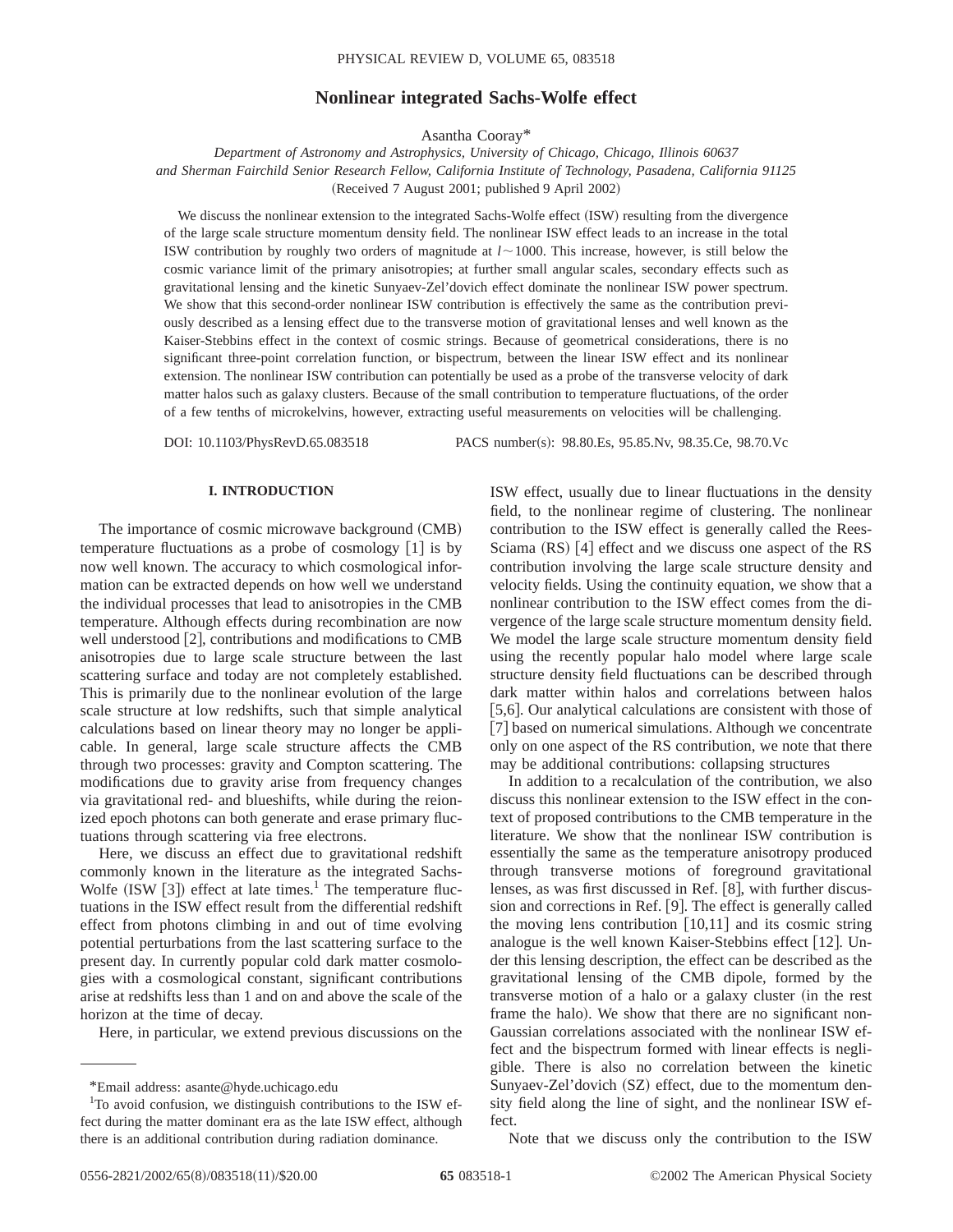effect due to large scale structure growth and evolution of structures by extending the well known result in the linear regime to the nonlinear regime. We note that there may be higher order contributions to the ISW effect, on both linear and nonlinear scales, as calculated in second-order perturbation theory for the geodesic equation  $[13]$ . Here, we ignore these corrections resulting from the second-order geodesic equation as the important ones were found to be small. Additionally, we note that there were previous attempts to calculate the nonlinear ISW contribution under various approximations to the large scale structure, including the ''Swiss cheese'' model of Ref.  $[14]$  and the void description of Ref. [15]. We note that such models may be unrealistic for the large scale structure and a more direct approach based on the formation and evolution of structures may be useful to consider instead.

The layout of the paper is as follows. In Sec. II, we outline the nonlinear contribution to the ISW effect after reviewing briefly background material relevant for current calculations in the context of adiabatic cold dark matter (CDM) models. In Sec. III, we discuss our results and consider the nonlinear contribution in the context of suggested secondary effects in the CMB. We also discuss the bispectrum formed by the combined linear ISW and its nonlinear extension. In the same section, we study the possibility of extraction of the transverse velocity of galaxy clusters using the nonlinear ISW effect.

### **II. CALCULATIONAL METHOD**

We first review the properties of adiabatic CDM models relevant to the present calculations.

#### **A. Adiabatic CDM model**

The expansion rate for adiabatic CDM cosmological models with a cosmological constant is

$$
H^{2} = H_{0}^{2}[\Omega_{m}(1+z)^{3} + \Omega_{K}(1+z)^{2} + \Omega_{\Lambda}], \tag{1}
$$

where  $H_0$  can be written as the inverse Hubble distance today,  $H_0^{-1} = 2997.9h^{-1}$  Mpc. We follow the convention that, in units of the critical density  $3H_0^2/8\pi G$ , the contribution of each component is denoted  $\Omega_i$ ,  $i = c$  for the CDM, *g* for the baryons, and  $\Lambda$  for the cosmological constant. We also define the auxiliary quantities  $\Omega_m = \Omega_c + \Omega_b$  and  $\Omega_K = 1 - \Sigma_i \Omega_i$ , which represent the matter density and the contribution of spatial curvature to the expansion rate, respectively.

Convenient measures of distance and time include the conformal distance (or look-back time) from the observer at redshift  $z=0$ ,

$$
r(z) = \int_0^z \frac{dz'}{H(z')},\tag{2}
$$

and the analogous angular diameter distance

$$
d_A = H_0^{-1} \Omega_K^{-1/2} \sinh(H_0 \Omega_K^{1/2} r).
$$
 (3)

Note that as  $\Omega_K \to 0$ ,  $d_A \to r$ , and we define  $r(z = \infty) = r_0$ .

In linear theory, the density field may be scaled backward to higher redshift by the use of the growth function  $G(z)$ , where  $\delta(k,r) = G(r) \delta(k,0)$  [16],

$$
G(r) \propto \frac{H(r)}{H_0} \int_{z(r)}^{\infty} dz'(1+z') \left(\frac{H_0}{H(z')}\right)^3.
$$
 (4)

Note that in the matter dominated epoch  $G \propto a = (1+z)^{-1}$ .

Although we maintain generality in all derivations, we illustrate our results with the currently favored CDM with a cosmological constant ( $\Lambda$ CDM). The parameters for this model are  $\Omega_c = 0.30$ ,  $\Omega_b = 0.05$ ,  $\Omega_{\Lambda} = 0.65$ ,  $h = 0.65$ ,  $Y_p$  $=0.24$ ,  $n=1$ , and  $X=1$ , with a normalization such that mass fluctuation on the 8*h* Mpc<sup>-1</sup> scale is  $\sigma_8 = 0.9$ , consistent with observations on the abundance of galaxy clusters [17] and Cosmic Background Explorer (COBE) normalization  $[18]$ . A reasonable value here is important since higher order correlations are nonlinearly dependent on the amplitude of the density field. To compute the linear power spectrum, we adopt the fitting formula for the transfer function given in  $[19]$ .

#### **B. ISW effect**

The integrated Sachs-Wolfe effect  $\lceil 3 \rceil$  results from the late time decay of gravitational potential fluctuations. The resulting temperature fluctuations in the CMB can be written as

$$
T^{\text{ISW}}(\hat{\mathbf{n}}) = -2 \int_0^{r_0} dr \, \dot{\Phi}(r, \hat{\mathbf{n}}r), \tag{5}
$$

where the overdot represents the derivative with respect to conformal distance (or equivalently the look-back time). Writing multipole moments of the temperature fluctuation field  $T(\hat{\bf{n}})$ ,

$$
a_{lm} = \int d\hat{\mathbf{n}} T(\hat{\mathbf{n}}) Y_l^m * (\hat{\mathbf{n}}), \qquad (6)
$$

we can formulate the angular power spectrum as

$$
\langle a_{l_1m_1}^* a_{l_2m_2} \rangle = \delta_{l_1l_2}^{\mathcal{D}} \delta_{m_1m_2}^{\mathcal{D}} C_{l_1}.
$$
 (7)

For the ISW effect, the multipole moments are

$$
a_{lm}^{\text{ISW}} = i^l \int \frac{d^3 \mathbf{k}}{2 \pi^2} \int dr \, \dot{\Phi}(\mathbf{k}) I_l(k) Y_l^m(\hat{\mathbf{k}}), \tag{8}
$$

with  $I_l(k) = \int dr W^{\text{ISW}}(k, r) j_l(kr)$ , and the window function for the ISW effect  $W^{\text{ISW}}$  (see below). The angular power spectrum is then given by

$$
C_l^{\text{ISW}} = \frac{2}{\pi} \int k^2 \, dk \, P_{\Phi\Phi}(k) [I_l(k)]^2, \tag{9}
$$

where the three-dimensional power spectrum of the timeevolving potential fluctuations is defined as

$$
\langle \dot{\Phi}(\mathbf{k}_1)\dot{\Phi}(\mathbf{k}_2)\rangle = (2\,\pi)^3 \,\delta_D(\mathbf{k}_1 + \mathbf{k}_2) P_{\Phi\Phi}(k_1). \tag{10}
$$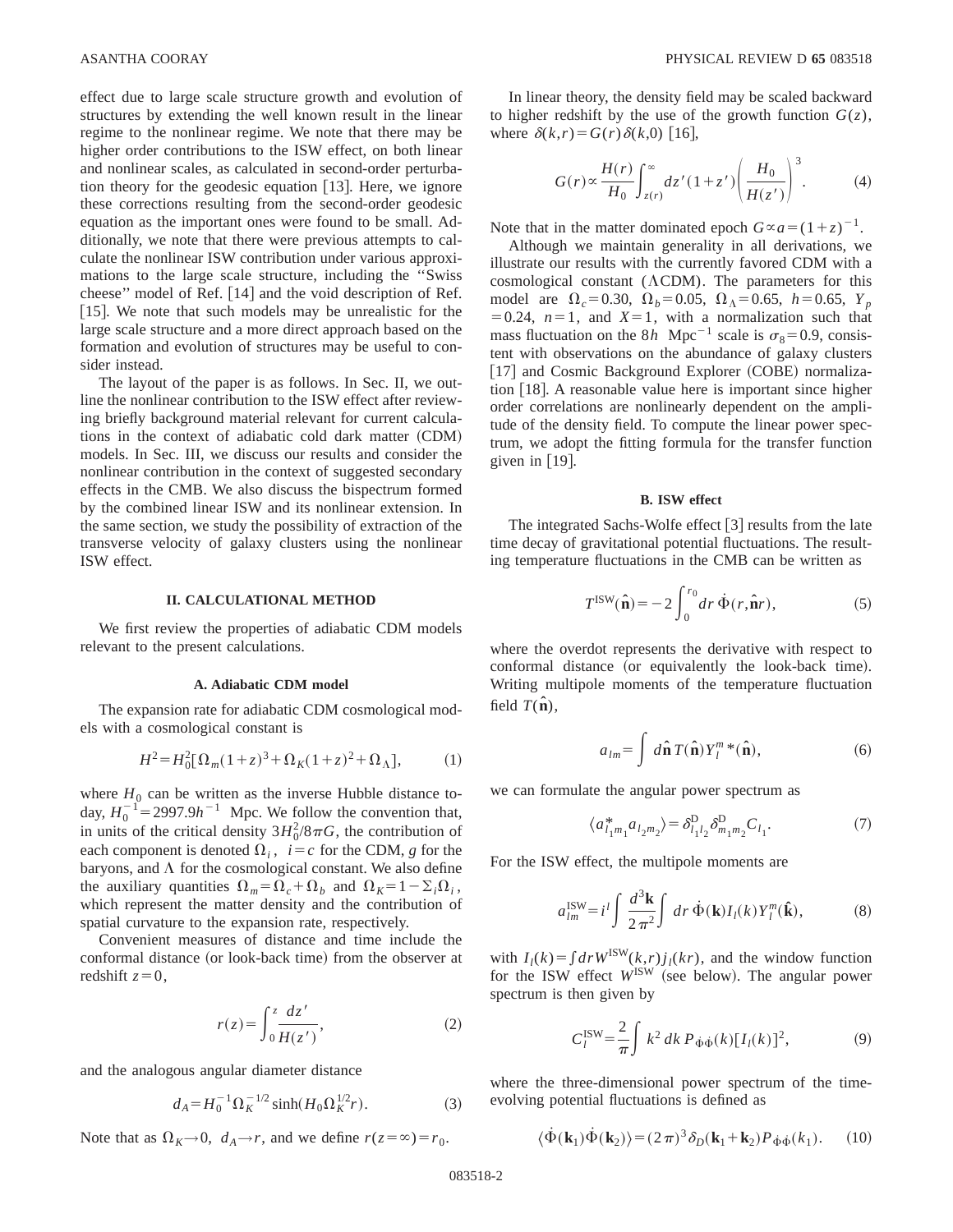The above expression for the angular power spectrum can be evaluated efficiently under the Limber approximation  $[20]$ for sufficiently high *l* values, usually in the order of a few tens, as

$$
C_l^{\text{ISW}} = \int dr \frac{[W^{\text{ISW}}]^2}{d_A^2} P_{\Phi \Phi} \bigg[ k = \frac{l}{d_A}, r \bigg]. \tag{11}
$$

In order to calculate the power spectrum of the time derivative of potential fluctuations, we make use of the cosmological Poisson equation [21]. In Fourier space, we can relate the fluctuations in the potential to the density field as

$$
\Phi = \frac{3}{2} \frac{\Omega_m}{a} \left( \frac{H_0}{k} \right)^2 \left( 1 + 3 \frac{H_0^2}{k^2} \Omega_k \right)^{-2} \delta(k, r). \tag{12}
$$

Thus, the derivative of the potential can be related to a derivative of the density field and the scale factor *a*. Considering a flat universe with  $\Omega_K = 0$ , we can write the full expression for the power spectrum of time-evolving potential fluctuations, as is necessary for the ISW effect valid in all regimes of density fluctuations, as

$$
P_{\Phi\Phi}(k,r) = \frac{9}{4} \left(\frac{\Omega_m}{a}\right)^2 \left(\frac{H_0}{k}\right)^4 \left[\left(\frac{\dot{a}}{a}\right)^2 P_{\delta\delta}(k,r) - 2\frac{\dot{a}}{a} P_{\delta\delta}(k,r) + P_{\delta\delta}(k,r)\right]
$$
(13)

with  $W^{ISW} = -2$  in Eqs. (9) and (11).

To calculate the power spectrum involving the correlations between the time derivatives of density fluctuations  $P_{\dot{\delta}\dot{\delta}}$ and the cross-correlation term involving the density and time derivative of the density fields  $P_{\delta\delta}$ , we make use of the continuity equation, which in position, or real, space can be written in the form

$$
\dot{\delta}(\mathbf{x},r) = -\nabla \cdot [1 + \delta(\mathbf{x},r)]\mathbf{v}(\mathbf{x},r). \tag{14}
$$

In the linear regime of fluctuations, when  $\delta(\mathbf{x}, r)$  $= G(r) \delta(\mathbf{x},0) \leq 1$ , the time derivative is simply  $\delta^{\text{lin}}(\mathbf{x},r)$  $= -\nabla \cdot v(\mathbf{x}, r)$  and we can obtain the well-known result for linear theory velocity fluctuations in Fourier space as

$$
\mathbf{v} = -i\dot{G}\,\delta(k,0)\frac{\mathbf{k}}{k^2}.\tag{15}
$$

Thus, in linear theory,  $P_{\delta\delta} = k^2 P_{vv}(k,r) = \dot{G}^2 P_{\delta\delta}^{\text{lin}}(k,0)$  and  $P_{\delta\delta} \equiv k P_{\delta v}(k,r) = G\dot{G}P_{\delta\delta}^{\text{lin}}(k,0)$ 

These lead to the well-known results for the linear ISW effect with a power spectrum for  $\dot{\Phi}$  as

$$
P_{\Phi\Phi}^{\text{lin}}(k,r) = \frac{9}{4} \left(\frac{\Omega_m}{a}\right)^2 \left(\frac{H_0}{k}\right)^4 \left[-\frac{\dot{a}}{a}G(r) + \dot{G}\right]^2 P_{\delta\delta}^{\text{lin}}(k,0). \tag{16}
$$

The term within the square brackets is  $\dot{F}^2$  where  $F = G/a$ following the derivation for the linear ISW effect in  $[22]$ . Even though we have replaced the divergence of the velocity field with a time derivative of the growth function, it should be understood that the contributions to the ISW effect come from the divergence of the velocity field and not directly from the density field. Thus, to some extent, even the linear ISW effect reflects statistical properties of the large scale structure velocities.

In the mildly nonlinear to fully nonlinear regime of fluctuations, the approximation in Eq. (14), involving  $\delta \le 1$ , is no longer valid and a full calculation of the time derivative of density perturbations is required. This can be achieved in the second-order perturbation theory, although such an approximation need not be fully applicable as the second-order perturbation theory fails to describe even the weakly nonlinear regime of fluctuations exactly. Motivated by applications of the halo approach to large scale structure  $[5,6]$  and results from numerical simulations  $[23]$ , we consider a description for the time derivative of density fluctuations and rewrite Eq.  $(14)$  as

$$
\dot{\delta}(\mathbf{x},r) = -\nabla \cdot \mathbf{v}(\mathbf{x},r) - \nabla \cdot \delta(\mathbf{x},r)\mathbf{v}(\mathbf{x},r),\tag{17}
$$

where we have separated the momentum term involving *p*  $=$ (1+ $\delta$ )*v* into a velocity contribution and a density velocity product. In Fourier space,

$$
\delta(\mathbf{k}) = i\mathbf{k} \cdot p(\mathbf{k}) = i\mathbf{k} \cdot \mathbf{v}(\mathbf{k}) + \int \frac{d^3 \mathbf{k}'}{(2\pi)^3} \delta(\mathbf{k} - \mathbf{k}') i\mathbf{k} \cdot \mathbf{v}(\mathbf{k}'),
$$
\n(18)

where we have dropped the time dependence for clarity. The first term involving the velocity field leads to the linear theory ISW effect, while the nonlinear aspects are captured in the term involving convolution of the  $\delta v$  term (see also  $[7]$ ). Following the approach motivated by Hu in Ref.  $[24]$ , discussed by Cooray in Ref.  $[6]$ , and investigated in detail through numerical simulations by Sheth et al. in Ref. [23], we can write the power spectrum of density derivatives, or equivalently the divergence of the momentum density field, as

$$
P_{\delta\delta}(k) = k^2 P_{pp}(k)
$$
  
\n
$$
= k^2 P_{vv}^{\text{lin}}(k) + k^2 \int \frac{d^3 \mathbf{k}'}{(2\pi)^3} \mu'^2 P_{\delta\delta}(|\mathbf{k} - \mathbf{k}'|) P_{vv}(k')
$$
  
\n
$$
+ k^2 \int \frac{d^3 \mathbf{k}'}{(2\pi)^3} \frac{(k - k'\mu')\mu'}{|\mathbf{k} - \mathbf{k}'|} P_{\delta v}
$$
  
\n
$$
\times (|\mathbf{k} - \mathbf{k}'|) P_{\delta v}(k') + k^2 \int \frac{d^3 \mathbf{k}'}{(2\pi)^3} \int \frac{d^3 \mathbf{k}''}{(2\pi)^3} \mu' \mu''
$$
  
\n
$$
\times T_{\delta\delta vv}(\mathbf{k} - \mathbf{k}', -\mathbf{k} - \mathbf{k}'', \mathbf{k}'').
$$
 (19)

In the nonlinear regime,  $\mathbf{k}-\mathbf{k}' \sim \mathbf{k}$  and  $\mathbf{k}-\mathbf{k}'' \sim \mathbf{k}$  and we can simplify by integrating over angles to obtain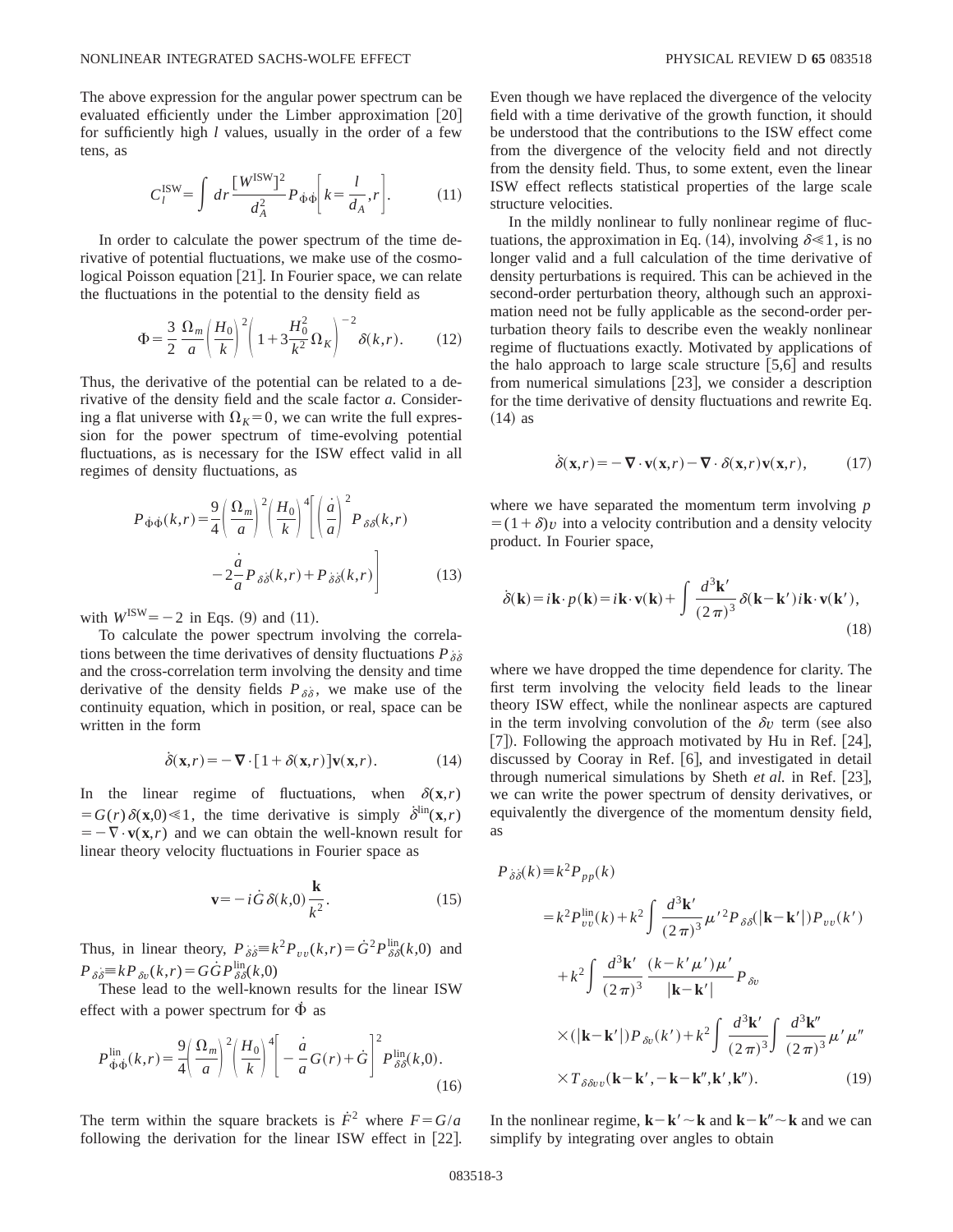

FIG. 1. The power spectrum of the divergence of the momentum density field  $P_{\delta\delta}(k)$ . Here, we show the contribution due to the divergence of the velocity field and the extension to the nonlinear regime using Eq.  $(20)$ .

$$
P_{\delta\delta} = k^2 P_{vv}^{\text{lin}}(k) + \frac{1}{3} k^2 P_{\delta\delta}(k) \int \frac{k'^2 \, dk'}{2 \, \pi^2} P_{vv}(k'). \tag{20}
$$

Note that in the deeply nonlinear regime contributions from the trispectrum formed by the velocity-density correlations drop out; this is due to the fact that, under the halo approach, the nonlinear trispectrum resulting from the single halo term is independent of the configuration and thus of  $\mu'$  and  $\mu''$ (see the discussions in  $\lceil 6 \rceil$  and  $\lceil 25 \rceil$ ). Also, the term involving the product of cross-power spectra between the density and velocity fields does not contribute in the nonlinear regime; at small scales, the density fluctuations are independent of the large scale velocity field. In Fig. 1, we show the power spectrum of momentum divergence, which in linear theory is simply described by the divergence of the velocity field, with the extension to the nonlinear regime of fluctuations following Eq.  $(20)$ .

Our description of the nonlinear momentum power spectrum is similar to the derivation of the nonlinear kinetic SZ effect by Hu  $[24]$  and Cooray  $[6]$  (see also  $[23]$ ) which involves the momentum field along the line of sight. In Eq.  $(20)$ , the integral over the velocity power spectrum is simply the rms of the velocity fluctuations

$$
v_{rms}^2 = \int dk \frac{P_{\delta\delta}^{\text{lin}}(k)}{2\pi^2}.
$$
 (21)

Thus, the nonlinear power spectrum of the momentum field divergence, as relevant for the ISW effect, involves one of three components of the velocity field with  $1/3v<sub>rms</sub><sup>2</sup>$ ; note that the expression for the fully nonlinear contribution to the momentum field along the line of sight is similar to the above and also involves one component of the velocity field as discussed in  $[24]$  and  $[6]$ . The resulting expression for the nonlinear momentum field is fully consistent with simulations  $[23]$ .



FIG. 2. The angular power spectrum of the full ISW effect, including nonlinear contribution. The contribution called Rees-Sciama (RS) shows the nonlinear extension, although for the total contribution, the cross term between the momentum field and the density field leads to a slight suppression between *l* of 100 and 1000. The curve labeled ''nl'' is the full nonlinear contribution while the curve labeled "lin" is the contribution resulting from the momentum field under second-order perturbation theory.

In addition to the power spectrum of density derivatives, in Eq.  $(13)$  we also require the cross-power spectrum between the density derivatives and density field itself,  $P_{\delta\delta}$ . In [23], using the halo approach as a description of the momentum density field observed in simulations, it was found that the cross correlation between the density field and the momentum field can be well described as

$$
P_{p\delta}(k) = \sqrt{P_{pp}(k)P_{\delta\delta}(k)}.
$$
 (22)

This is equivalent to the statement that the density and momentum density fields are perfectly correlated with a crosscorrelation coefficient of 1; this relation is exact at mildly linear scales while at deeply nonlinear scales this perfect cross correlation requires a mass independent specific velocity for individual halos [23]. Using this observation, we make the assumption that  $P_{\delta\delta} \sim \sqrt{P_{\delta\delta}P_{\delta\delta}}$ , which is generally reproduced in the halo model description of the cross correlation between the density field and density field derivatives. This cross term leads to a 10% reduction of power at multipoles between 100 and 1000, when compared to the total when linear and nonlinear contributions are simply added.

#### **III. DISCUSSION**

In Fig. 2, we show the angular power spectrum of the ISW effect with its nonlinear extension (which we have labeled RS for Rees-Sciama effect). The curve labeled "ISW" is the simple linear theory calculation with a power spectrum for potential derivatives given in Eq.  $(16)$ . The curves labeled ''lin'' and ''nl'' show the full nonlinear calculation following the description given in Eq.  $(13)$  and using the linear theory or full nonlinear power spectrum, in Eq.  $(20)$ , for the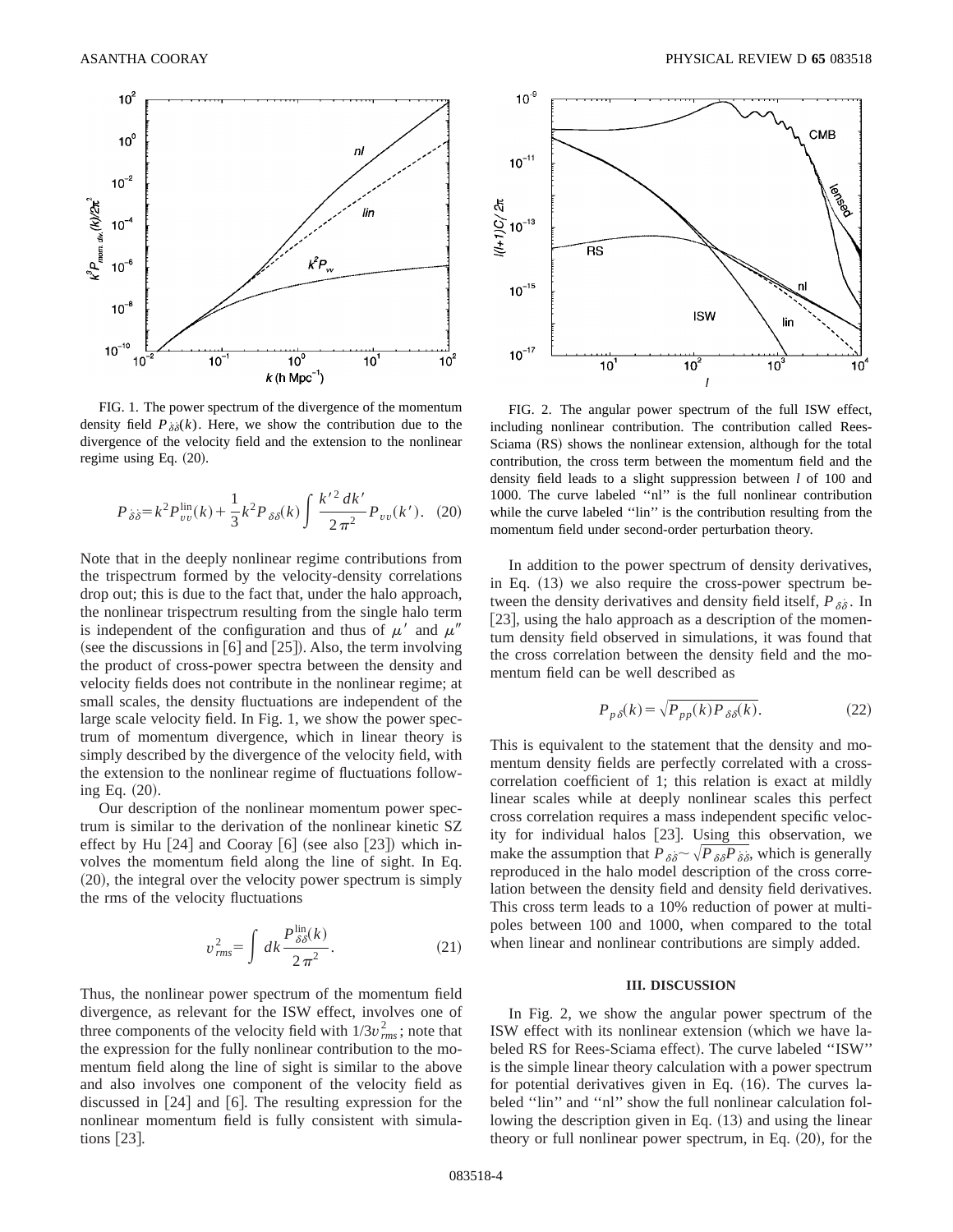

FIG. 3. The redshift dependence of the nonlinear ISW contribution. Here, we break down the contributions at  $\zeta$  less than 0.5 (dotted line), between  $0.5$  and  $1.0$  (dashed line), between  $1.0$  and  $2.0$ (long dashed line), and for redshifts greater than 2 (dot-dashed line). As shown, most of the contributions arise at a redshift of  $\sim$  1, leading to the peak in power at  $l \sim 100$  and a sharp decrease thereafter.

density field, respectively. For the nonlinear density field power spectrum, we make use of the halo approach for large scale structure clustering  $[5,6]$  and calculate the power spectrum through a distribution of dark matter halos. We use linear theory to describe the velocity field in both linear and nonlinear cases; since the velocity field only contributes as an overall normalization, through  $v_{\rm rms}$ , its nonlinear effects, usually at high *k* values, are not important due to the shape of the velocity power spectrum and the behavior of the integral in Eq.  $(21)$ .

As shown in Fig. 2, the overall correction due to the nonlinear ISW effect leads to roughly a two order of magnitude increase in power at  $l \sim 1000$ . The difference between the linear and nonlinear theory density field power spectra in Eq.  $(20)$  leads only to at most an order of magnitude change in power. Note that the curve labeled ''lin'' agrees with previous second-order perturbation theory calculations of the Rees-Sciama effect  $[7]$ , while the curve labeled "nl" is also consistent with previous estimates based on results from numerical simulations.

There is an additional feature that should be observed in Fig. 2. At  $l \sim 100$  to 1000, there is roughly a 10% decrease in total power. This is due to the  $P_{\delta\delta}$  term in Eq. (13). If one simply adds the linear ISW and nonlinear RS contributions, this cross-correlation term is not present. This dip, due to a cancellation, is present when comparing results based on perturbation theory for RS and numerical simulations for the full nonlinear ISW effect (see  $[7]$ ); the cross term provides a natural explanation for the slight decrease in power.

In Fig. 3, we breakdown the contribution to the nonlinear effect, without the linear ISW or cross-term contributions, into a function of steps in redshift. As shown, one essentially finds equal contributions over a wide range in redshift with most of the contributions coming from a redshift  $\sim$  1 to mul-



FIG. 4. (Top) The total ISW contribution compared with cosmic variance due to primary anisotropies. As shown, the contributions are far below the cosmic variance and the nonlinearities are not likely to impact the upcoming measurements of cosmological parameters from CMB data. At small angular scales, where the nonlinear contributions are well above the sample variance, other secondary effects, such as the kinetic SZ effect, dominate the temperature fluctuations. (Bottom) Cumulative signal-to-noise ratio for the detection of the nonlinear ISW power spectrum, in the presence of the SZ thermal effect (dotted line) and not (solid line), and for an all sky experiment with no detector noise contribution.

tipoles of a few hundred where the power peaks.

Even though there is roughly two orders of magnitude increase in power at multipoles around 1000, in Fig. 4, we show that this increase is still below the cosmic variance associated with the primary contribution given by

$$
\Delta C_l = \sqrt{\frac{2f_{\rm sky}^{-1}}{2l\Delta_l + \Delta_l^2}} C_l^{\rm CMB}, \qquad (23)
$$

where  $\Delta_l$  is the bin size in multipole space and  $f_{\rm sky}$  is the fraction of sky covered. The signal-to-noise ratio for the detection of the power spectrum is

$$
\left(\frac{S}{N}\right)^2 = \frac{f_{\text{sky}}}{2} \sum_l (2l+1) \left(\frac{C_l}{C_l^n}\right)^2,\tag{24}
$$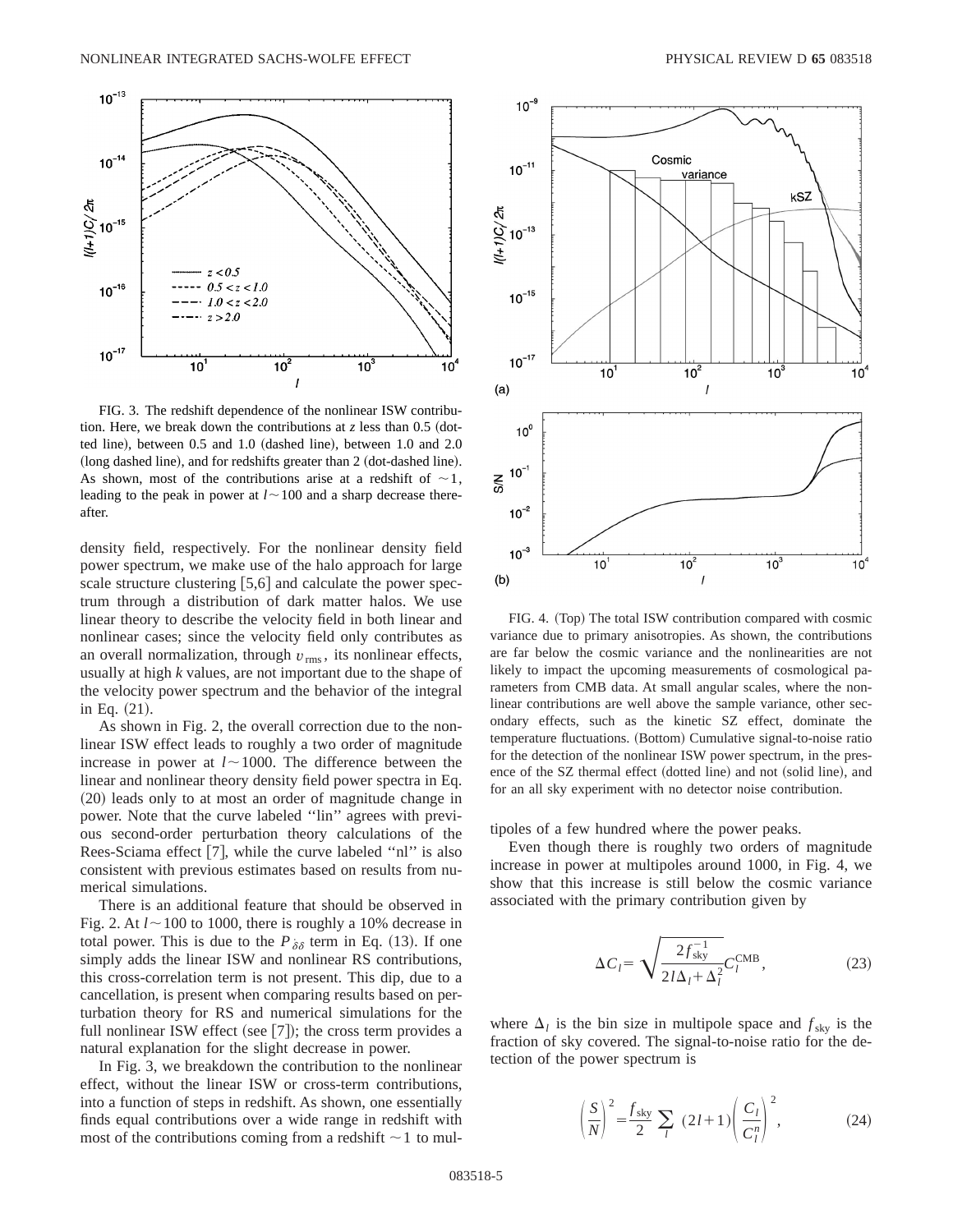where  $C_l^n$  is the power spectrum of noise with  $C_l^n = C_l^{\text{CMB}}$  $+C_l^s+C_l^{\text{det}}$ ;  $C_l^s$  is any contribution from secondary effects and  $C_l^{\text{det}}$  is any detector noise contribution. As shown in Fig.  $4(b)$ , the cumulative signal-to-noise ratio is less than 1 even for a full sky experiment with  $f_{\text{sky}}=1$  and no detector noise. Here, we include contributions from the thermal and kinetic Sunyaev-Zel'dovich effects  $(KSZ)$  [26,6] and the lensing effect on CMB  $[27]$  as secondary contributions to the noise power spectrum. The top line with cumulative signal-tonoise ratio slightly above 1 is when the thermal SZ effect is removed from the noise contribution.

Given the significant sample variance and the fact that the nonlinear ISW effect has no special property, such as a different frequency spectrum from the thermal CMB from the case of the thermal SZ effect  $[26,28]$ , it is unlikely that the nonlinear ISW effect power spectrum can be extracted from CMB data easily. Going to much smaller angular scales, or large multipoles, leads to a reduction in the cosmic variance, although the increase in power associated with other small angular scale secondary effects such as the thermal SZ effect or the kinetic SZ effect can complicate any detection of the nonlinear ISW effect. Later, we will address the possibility whether, instead of statistical properties such as the power spectrum or the bispectrum (see below), we can extract the associated signal from individual objects such as massive galaxy clusters.

### **A. ISW bispectrum**

Following our earlier discussion for the angular power spectrum, we can also consider the bispectrum (see  $[29]$ ), or the Fourier analogue of the three-point correlation function:

$$
B(\hat{\mathbf{n}}, \hat{\mathbf{m}}, \hat{\mathbf{l}}) \equiv \langle T(\hat{\mathbf{n}}) T(\hat{\mathbf{m}}) T(\hat{\mathbf{l}}) \rangle
$$
  
\n
$$
\equiv \sum \langle a_{l_1 m_1} a_{l_2 m_2} a_{l_3 m_3} \rangle Y_{l_1}^{m_1}(\hat{\mathbf{n}}) Y_{l_2}^{m_2}(\hat{\mathbf{m}}) Y_{l_3}^{m_3}(\hat{\mathbf{l}}),
$$
\n(25)

where the sum is over  $(l_1, m_1), (l_2, m_2), (l_3, m_3)$ . Statistical isotropy again allows us to express the correlation in terms of an *m*-independent function,

$$
\langle a_{l_1m_1} a_{l_2m_2} a_{l_3m_3} \rangle = \begin{pmatrix} l_1 & l_2 & l_3 \\ m_1 & m_2 & m_3 \end{pmatrix} B_{l_1l_2l_3}.
$$
 (26)

Here the quantity in parentheses is the Wigner 3*j* symbol. The orthonormality relation for the Wigner  $3j$  symbol implies

$$
B_{l_1l_2l_3} = \sum_{m_1m_2m_3} \binom{l_1}{m_1} \frac{l_2}{m_2} \frac{l_3}{m_3} \langle a_{l_1m_1} a_{l_2m_2} a_{l_3m_3} \rangle.
$$
\n(27)

For the coupling between ISW effects, using the multipolar moments written in Eq.  $(8)$ , we can write the bispectrum as

$$
B_{l_1l_2l_3} = \sqrt{\frac{(2l_1+1)(2l_2+1)(2l_3+1)}{4\pi}}
$$

$$
\times \begin{pmatrix} l_1 & l_2 & l_3 \ 0 & 0 & 0 \end{pmatrix} b_{l_1,l_2,l_3},
$$
(28)

with

$$
b_{l_1, l_2, l_3} = \frac{2^3}{\pi^3} \int k_1^2 dk_1 \int k_2^2 dk_2 \int k_3^2 dk_3 B_{\phi\phi\phi}
$$
  
×(k<sub>1</sub>,k<sub>2</sub>,k<sub>3</sub>)I<sub>l\_1</sub>(k<sub>1</sub>)I<sub>l\_2</sub>(k<sub>2</sub>)I<sub>l\_3</sub>(k<sub>3</sub>)  
×
$$
\int x^2 dx j_{l_1}(k_1 x) j_{l_2}(k_2 x) j_{l_3}(k_3 x).
$$
 (29)

As before, the Limber approximation  $[20]$  allows one to simplify the integrals for speedy calculation:

$$
b_{l_1, l_2, l_3} = \int dr \frac{W^{ISW}(k_1, r) W^{ISW}(k_2, r) W^{ISW}(k_3, r)}{d_A^4}
$$
  
× $B_{\Phi\Phi\Phi}(k_1, k_2, k_3)|_{k_1 = l_1 / d_A, k_2 = l_2 / d_A, k_3 = l_3 / d_A}$ . (30)

Similar to the power spectrum in Eq.  $(10)$ , the threedimensional bispectrum of the derivatives of potential fluctuations is defined as

$$
\langle \dot{\Phi}(k_1) \dot{\Phi}(k_2) \dot{\Phi}^{nl}(k_3) \rangle
$$
  
=  $(2\pi)^3 \delta_D(\mathbf{k}_1 + \mathbf{k}_2 + \mathbf{k}_3) B_{\Phi \Phi \Phi}(k_1, k_2, k_3).$  (31)

As an approximation, this three-dimensional bispectrum can be calculated in second-order perturbation theory  $(e.g., [30])$ . To obtain an exact result valid in both the weakly nonlinear and nonlinear regimes, we consider the coupling between two linear ISW effects and the nonlinear extension involving the  $\nabla \cdot \delta v$  term. This leads to the following bispectrum:

$$
B_{\Phi\Phi\Phi}(k_1, k_2, k_3) = -\frac{27}{8} \left( \frac{\Omega_m}{a} \right)^3 \frac{H_0^6}{k_1^2 k_2^2 k_3^2} \left[ -\frac{\dot{a}}{a} G + \dot{G} \right]^2
$$
  
 
$$
\times G \dot{G} \left[ P_{\delta\delta}(k_1, 0) P_{\delta v}(k_2, 0) \times \frac{\mathbf{k}_3 \cdot \mathbf{k}_2}{k_2} + \text{perm.} \right],
$$
 (32)

where the permutations are with respect to the ordering of  $\mathbf{k}_1, \mathbf{k}_2$ , and  $\mathbf{k}_3$  leading to a total of six terms. In Eq. (30),  $W^{ISW} = -2$  as defined earlier. Because of the dependence on an angle, say  $\mathbf{k}_3 \cdot \mathbf{k}_2$  in  $B_{\dot{\Phi}\dot{\Phi}\dot{\Phi}}(k_1, k_2, k_3)$ , there are significant cancellations and the final projected angular bispectrum of the ISW effect is smaller than a simple order of magnitude estimate involving the cube of the temperature fluctuation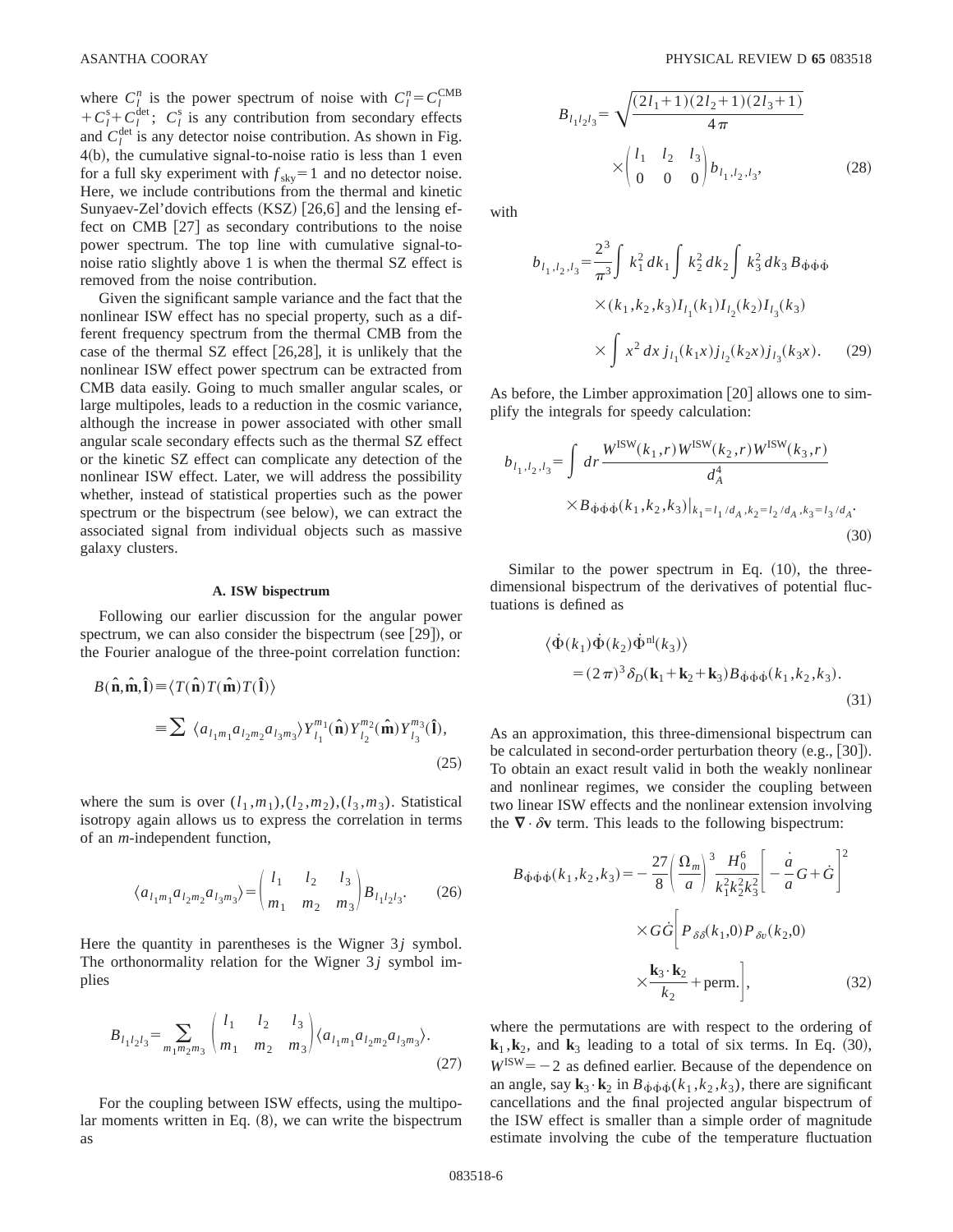

FIG. 5. The cumulative signal-to-noise ratio for the detection of the nonlinear ISW effect bispectrum as a function of the multipole  $l<sub>3</sub>$ .

amplitude. In Fig. 5, we show the cumulative signal-to-noise ratio for the ISW bispectrum, with

$$
\left(\frac{S}{N}\right)^2 = f_{\text{sky}} \sum_{l_1, l_2, l_3} \frac{B_{l_1 l_2 l_3}^2}{6 C_{l_1}^n C_{l_2}^n C_{l_3}^n},
$$
\n(33)

where again the noise power spectrum is  $C_l^n$  (see Ref. [22] for details). In Fig. 5, we take  $C_l^n = C_l^{\text{CMB}}$  to consider sample variance from primary anisotropies alone. The cumulative signal-to-noise ratio is on the order of a few times  $10^{-7}$ , suggesting that the bispectrum is unlikely to be detected; similar values are also found for other three-point statistics such as the skewness or the third moment. Thus, consistent with the second-order perturbation theory result  $[30]$ , there is no significant non-Gaussian signal at the three-point level formed by the correlation between linear ISW effects and the nonlinear ISW effect in the nonlinear regime of fluctuations. Also note that there is no bispectrum of the form  $\langle \dot{\Phi}(k_1)\dot{\Phi}^{nl}(k_2)\dot{\Phi}^{nl}(k_3)\rangle$  since such a term leads to an odd number of velocity or density fluctuation terms.

## **B. Cross correlations**

An additional way to extract or detect the presence of this signal is through cross correlations with another source of anisotropy or a tracer of large scale structure. Since the momentum density field is involved in the nonlinear ISW effect, one can expect the presence of a correlation between another tracer of the momentum density field. It is well known that the kinetic SZ effect traces the line of sight large scale structure momentum density field such that the temperature fluctuations can be written as a modulation of the velocity field by baryon fluctuations,

$$
T^{\text{KSZ}}(\hat{\mathbf{n}}) = \int dr g(r) \hat{\mathbf{n}} \cdot \mathbf{v}(r, \hat{\mathbf{n}}r) \delta_b(r, \hat{\mathbf{n}}r), \quad (34)
$$

where  $\delta_b$  is the fluctuation in the baryon field and  $g(r)$  is a weight function for Compton scattering with  $g \equiv \tau e^{-\tau}$  $= XH_0 0.0691(1-Y_p)\Omega_g h (1+z)^2 e^{-\tau}$  where  $\tau(r) = \int_0^r dr \tau^2$ is the optical depth out to  $r$  [31,22,6].

The correlation between the nonlinear ISW effect and the kinetic SZ effect is then

$$
\langle a_{l_1m_1}^{*,\text{ISW}} a_{l_2m_2}^{\text{KSZ}} \rangle \propto \int \frac{d^3 \mathbf{k}'}{(2\pi)^3} \mu' \sqrt{1 - {\mu'}^2} P_{\delta b}(\mathbf{k}) P_{vv}(\mathbf{k}'),\tag{35}
$$

and is equal to zero through the angular terms involving the integral over  $\mathbf{k} \cdot \mathbf{k}' = kk' \mu'$ ; the cross correlation involves a cosine term from the divergence of the momentum associated with the nonlinear ISW effect and a sine term from the line of sight momentum associated with the kinetic SZ effect. The geometrical cancellation is merely a statement that, although locally the line of sight velocity field may be correlated with its transverse component, on average over the whole sky there is no such correlation. This cancellation can be avoided by several techniques. In  $[6]$ , we discussed a similar situation involving the cross correlation between the thermal SZ effect and the kinetic SZ effect and suggested the use of a quadratic correlation involving the square of the density field. This is also equivalent to the use of absolute values of the temperature fluctuations.

#### **C. Relation to other effects**

We now suggest that the nonlinear extension to the ISW effect is essentially the same contribution described by  $[8]$ using the transverse motion of lensing objects; in the context of cosmic strings, this contribution is well known as the Kaiser-Stebbins effect [12]. Writing  $T(\hat{\bf{n}}) = \int dr \Delta T(r\hat{\bf{n}},r)$ , we consider the ISW effect such that  $\Delta T(r\hat{\mathbf{n}},r) = -2\Phi(r)$ . Following our earlier discussion related to the nonlinear contribution, we can relate the potential fluctuations to the density fluctuations using the Poisson equation. The contributions now follow as  $\Delta T \propto [-a/a\delta + \delta]$ . The first term containing the time derivative of the scale factor was recently reintroduced by  $[32]$  as a time-delay effect. As discussed in  $[33]$ , the time-delay contribution to the CMB is second order as it involves a product of the spatial gradient of the CMB at the last scattering surface and the cumulative time-delay contribution and is not simply described by a first-order contribution. Additionally, as discussed for the linear ISW effect, considering only the *a˙* term leads to an overestimate of the fluctuation as there is a cancellation from a first-order term involving the  $\delta$  term.

As before, using the complete continuity equation, we can relate the time derivative of the density fluctuations  $\delta$  to the divergence of the velocity field and the divergence of the product of overdensity and velocity  $\Delta T \propto [a/a \delta + \nabla \cdot (1$  $(\hat{\theta})\mathbf{v}$  Here, we consider the nonlinear contribution resulting from the  $\Delta T^{nl} \propto \nabla \cdot \delta \mathbf{v}$  term and reintroduce the density field in terms of potentials using the Poisson equation,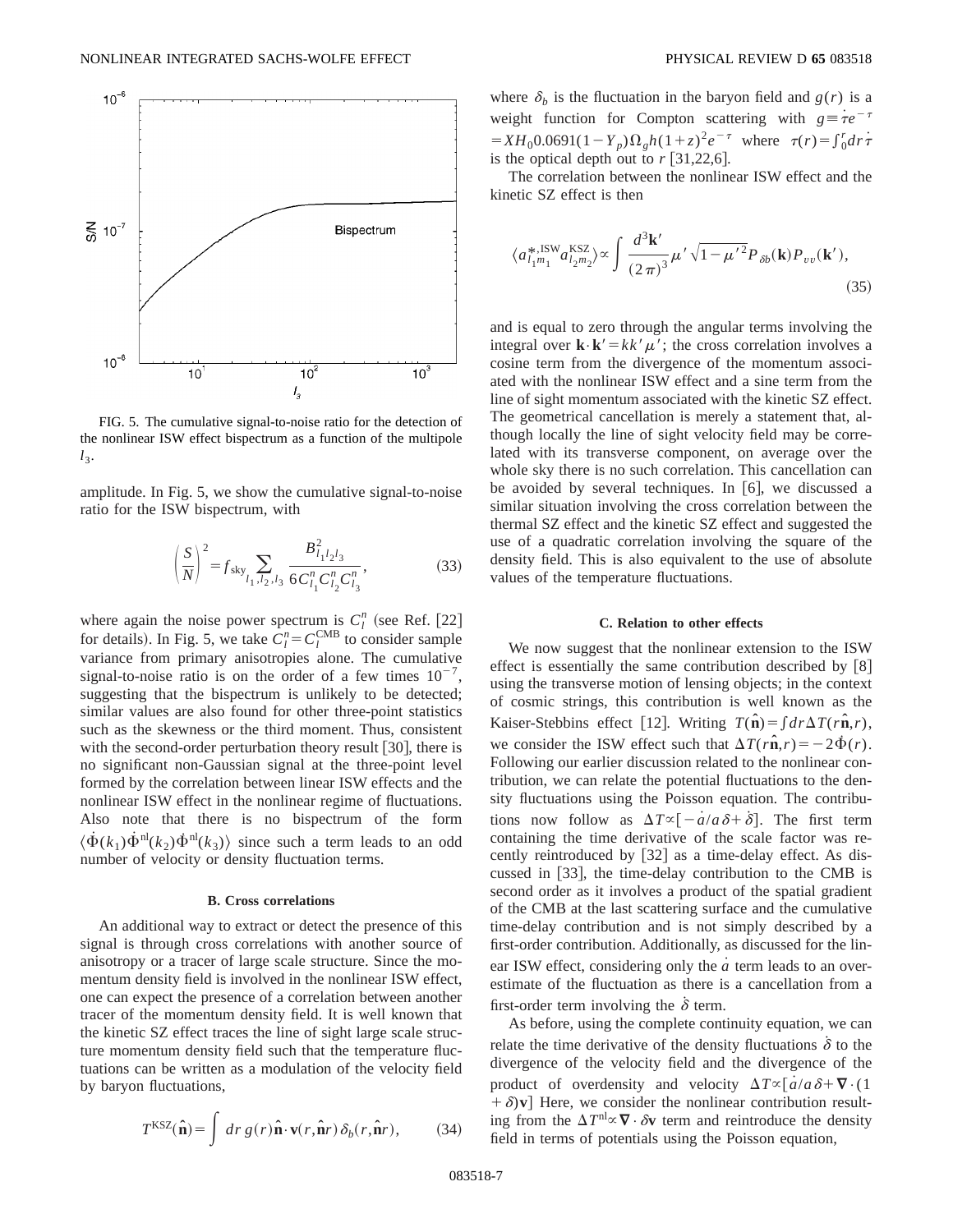$$
\Delta T^{\text{nl}} = -2\mathbf{\nabla} \cdot (\Phi \mathbf{v}) \approx -\mathbf{v}_{\perp} \cdot (2\mathbf{\nabla}_{r} \Phi) = -v \sin \alpha \delta_{\text{len}} \cos \phi. \tag{36}
$$

The simplifications assume that potential fluctuations are embedded in a velocity field with much larger coherence scale so that gradients in the velocity field do not contribute to temperature anisotropies. Furthermore, we have introduced the lensing deflection angle  $\delta_{\text{len}}=2\nabla_r\Phi$  where the gradient is now an angular gradient on the sky and there is no contribution to temperature anisotropy from the gradient of the potential along the line of sight. This forces the contributing component of the velocity field to be the one on the sky and not along the line of sight. Here,  $\alpha$  is the angle between the line of sight and the velocity field and  $\phi$  is the position angle from the observer. As is now clear, this latter description of the nonlinear ISW effect is what has been provided elsewhere in the context of moving gravitational lenses  $[10,11]$ .

The correspondence between the two effects can also be noted using the description that is well utilized to calculate the gravitational lensing effect on the CMB  $[27,22,34]$ . Writing

$$
T(\hat{\mathbf{n}}) = T(\hat{\mathbf{n}} + \Delta \hat{\mathbf{n}}) = T^{P}(\hat{\mathbf{n}}) + \nabla_r T^{P}(\hat{\mathbf{n}}) \cdot \Delta \hat{\mathbf{n}},
$$
 (37)

where angular deflections due to gravitational lensing are given by  $\Delta \hat{\mathbf{n}} = 2 \nabla_r \phi$ , where the projected lensing potential is  $\phi(\hat{\mathbf{n}}) = D_{ls}/D_s \Phi$ . Here,  $T^P(\hat{\mathbf{n}})$  is the primary CMB contribution while  $\nabla_r T^P(\hat{\mathbf{n}})$  is the angular gradient on the sky of these temperature fluctuations. Essentially, gravitational lensing angular deflections remap the distribution of temperature fluctuations, and this remapping is captured by the dependence on distances, where the distance from lens to source (CMB last scattering surface) is  $D_{ls}$  and the distance from observer to source is  $D_s$ . Also, as written, the gravitational lensing effect on the CMB is second order due to the dependence on the angular gradient of the CMB on the sky,  $\nabla_r T$ ; this is consistent with the fact that lensing does not change the surface brightness and results only in a modification of the temperature fluctuation distribution.

The second-order effect related to the nonlinear ISW effect is due to the lensing of the dipole created by the motion of halos such that  $\nabla_r T = v \sin \alpha$ . To be consistent with the description given using the time derivative of the density fluctuations, we require  $D_{ls} = D_s$ , such that there is no dependence on the ratio of distance factors, usually encountered in lensing studies. This is equivalent to the case that  $D_l \ll D_s$  such that  $D_{ls} \sim D_s$ , which is not necessarily true even for clusters at  $z \sim 0.5$ . In either case, the nonlinear ISW effect cannot be considered as a remapping of the temperature fluctuations similar to the conventional gravitational lensing, as there is no real source, a temperature gradient, in the problem; the temperature gradient essentially exists from the coordinate transformation from a moving lens to a stationary lens.<sup>2</sup> An inconsistency with the lensing mapping de-



FIG. 6. The contribution due to the nonlinear ISW effect for a cluster of mass  $5 \times 10^{14} M_{\odot}$  with a transverse velocity of  $100 \, \text{km s}^{-1}$  across the line of sight. The temperature fluctuations produce a distinct dipolar pattern on the sky and are of the order of a few tenths of microkelvins. Here, the *x* and *y* coordinates are in terms of the scale radius of the cluster, based on a NFW profile.

scription arises, unfortunately, when attempting to describe the contribution from the divergence of the momentum density field as a gravitational lensing effect.

#### **D. Toward transverse velocities**

As discussed before, the detection of the power spectrum of temperature anisotropies due to the nonlinear ISW effect is heavily affected by the dominant cosmic variance of the CMB primary anisotropies. From geometrical considerations, there is also no significant non-Gaussian contribution or cross correlation with other effects. Thus, instead of statistical properties such as the power spectrum, one can try to extract the associated signal in individual objects such as massive galaxy clusters.

In Fig. 6, we show the distinct signature formed by the nonlinear ISW effect for a cluster of mass  $5 \times 10^{14} M_{\odot}$  with a transverse velocity of 100  $km s^{-1}$  across the line of sight. We assume a Navarro-Frenk-White  $(NFW)$  [35] profile for the dark matter distribution of the cluster and take a description for the concentration-mass relation following [36]. In terms of the density distribution of the cluster, the deflection angle, at an impact distance of  $\eta$  from the cluster center, is given by

$$
\delta_{\text{len}}(\eta) = \frac{8\,\pi G}{c^2 \eta} \int_0^{\eta} r_\perp \, dr_\perp \sum \ (r_\perp) \tag{38}
$$

where the surface mass density is

$$
\sum (r_{\perp}) = \int_{-r_v}^{+r_v} dr_{\parallel} \rho(r_{\perp}, r_{\parallel}). \tag{39}
$$

<sup>&</sup>lt;sup>2</sup>We note that this issue has led to some confusion in the literature when calculating the so-called moving lens effect, with some including the ratio of  $D_{ls}/D_s$  [10] while others, correctly, do not [11].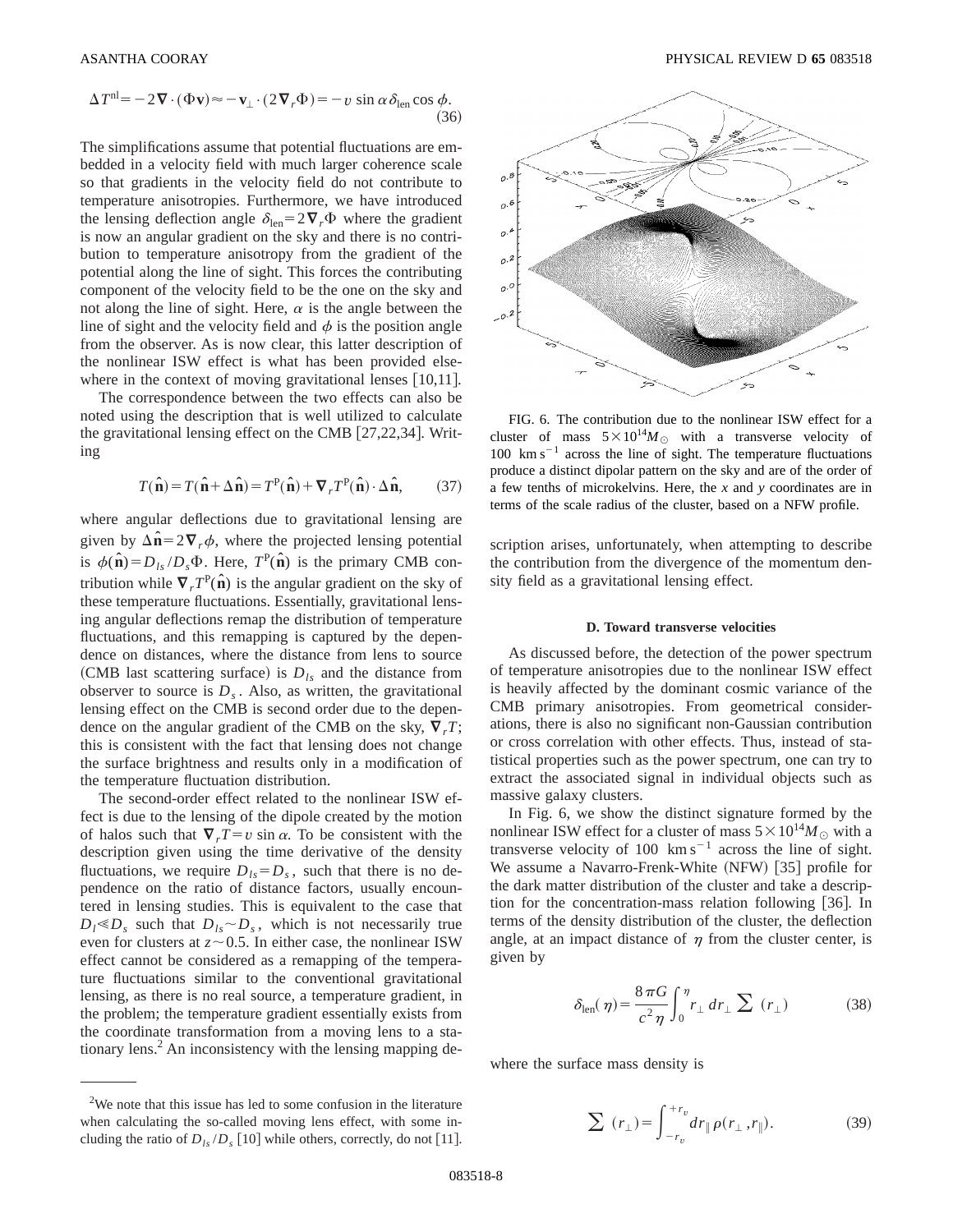In the above,  $r_{\perp}$  is the distance across the line of sight,  $r_{\parallel}$  is the distance along the line of sight, and  $r<sub>v</sub>$  is the virial radius of the cluster, which we take to be at an overdensity of 200 following the NFW  $\left[35\right]$  description. The above equation for the deflection angle also assumes a circularly symmetric dark matter distribution within the halo.

As shown in Fig. 6, the contribution to temperature fluctuations is at most 0.3  $\mu$ K. In order to detect this small signal, one has to be able to extract it from other contributions to the CMB due to galaxy clusters. The most significant contributions from clusters arise from the SZ thermal effect [26] due to inverse Compton scattering of photons via hot electrons. Here, temperature changes of the order of 1 mK are produced and these are now routinely observed toward massive clusters  $[37]$ . The SZ thermal effect, however, has a distinct frequency dependence, and in multifrequency CMB data the effect can be separated out from thermal CMB and other fluctuations [28]. The next significant contribution comes from the kinetic SZ effect due to the line of sight motion of the scatterers in clusters  $[26]$ . In Fig. 7, we show the kinetic SZ effect for the same cluster as in Fig. 6. Here, we have assumed that the electron distribution in clusters is described by hydrostatic equilibrium  $[6]$  and have taken a line of sight velocity of  $100 \text{ km s}^{-1}$ . The contribution due to the SZ kinetic effect, and also the SZ thermal effect, is highly peaked toward the center of the cluster and can be as high as a few tens of microkelvins.

The next important contribution is due to gravitational lensing of the large scale CMB gradient, whose rms is of order 13  $\mu$ K arcmin<sup>-1</sup>. With a deflection angle of order  $\sim$  0.5 arcmin, the contribution due to lensing is in the range of a few microkelvins. As shown in Fig. 7, the lensing effect has the same profile shape as the contribution resulting from the transverse velocity; the two profiles need not lie in the same direction since the large scale CMB gradient and the transverse velocities can be aligned differently. When the thermal SZ effect is separated, in temperature fluctuations, a galaxy cluster exhibits a slightly offset dipolar pattern with a significant temperature increment or decrement toward the center, resulting from the direction of the line of sight velocity associated with the kinetic SZ effect. Detecting such a profile will certainly remain a challenging goal for future cluster observations [38].

Eventually, if the transverse velocity contribution can be detected, its amplitude and the direction of the dipole pattern will provide significant information on large scale structure velocities not generally available from other observations. We can ask how well one can detect a typical cluster through this effect. First, to make a reasonable signal-to-noise detection, it is clear that one must extract effects such as the kinetic SZ and CMB lensing. This requires detailed knowledge of the baryon and dark matter distributions within clusters. Assuming such information is available, we can obtain an estimate for the signal-to-noise ratio by noting that the observed signal can be written as  $[38,39]$ 



FIG. 7. Temperature fluctuations due to clusters. Top: Kinetic SZ effect; middle: lensing of CMB primary temperature fluctuations; and bottom: total contribution from kinetic SZ, lensing, and transverse velocities. We use the same cluster as shown in Fig. 6.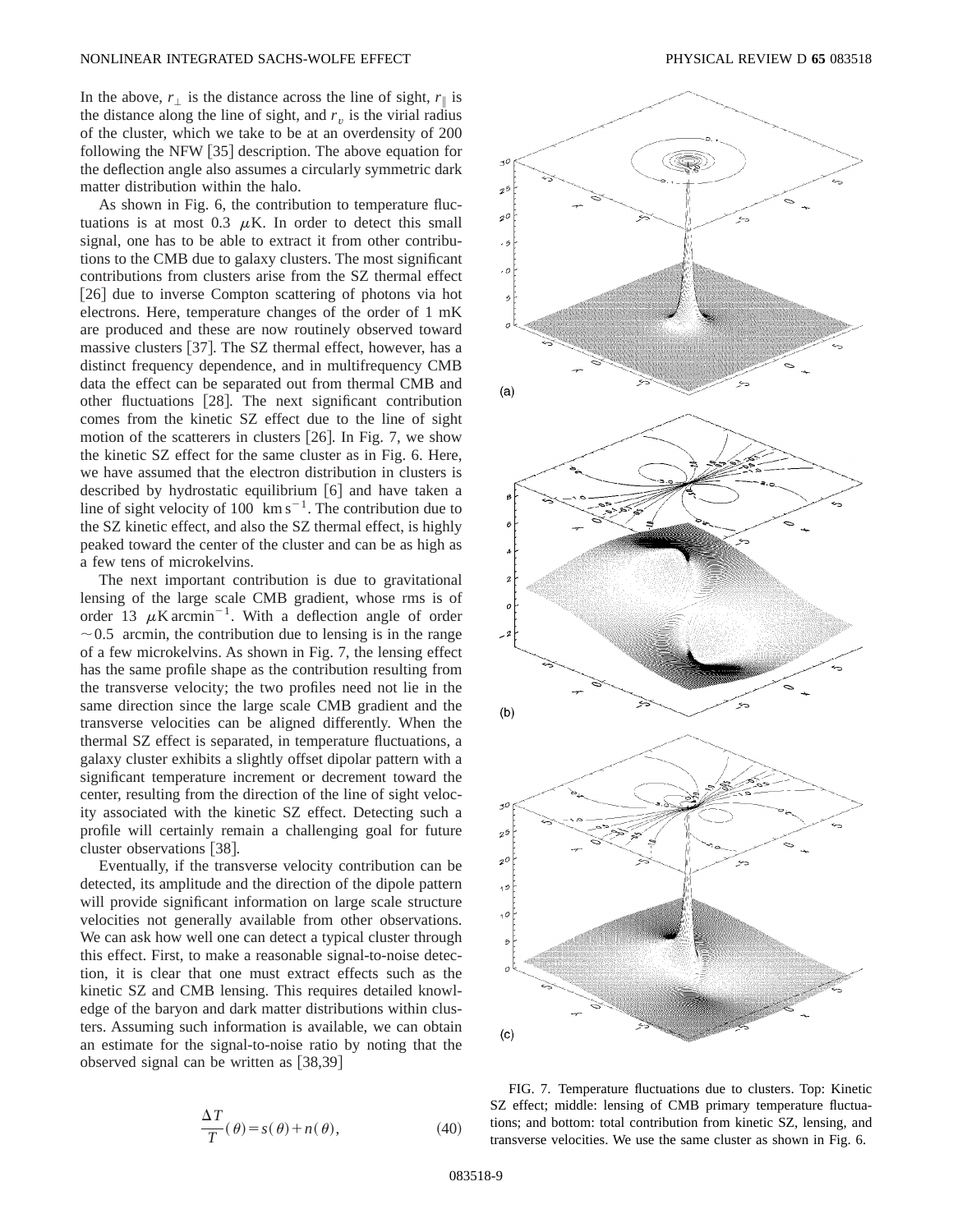

FIG. 8. The signal-to-noise ratio for the detection of the nonlinear ISW effect. The galaxy cluster considered here is the one in Fig. 6.

where  $s(\theta)$  is the profile of the signal and  $n(\theta)$  is the profile of the noise distribution. In order to remove the excess noise associated with large scale temperature fluctuations from primary anisotropies or other secondary effects, we can construct an appropriately normalized filter which provides an optimal detection of the signal in the presence of such noise. This filter can be written as

$$
\Psi(\mathbf{I}) = \frac{s(\mathbf{I})}{C_l^n} \left[ \int \frac{d^2 \mathbf{I}}{(2\pi)^2} \frac{|s(\mathbf{I})|^2}{C_l^n} \right]^{-1} \tag{41}
$$

where  $C_l^n$  is the power spectrum of the noise. The signal-tonoise ratio for the detection of the profile, for an axisymmetric distribution for  $s(\theta)$ , is

$$
\left(\frac{S}{N}\right)^2 = \int \frac{l \, dl}{2 \, \pi} \, \frac{s(l)^2}{C_l^{\, n}}.\tag{42}
$$

In Fig. 8, we show the cumulative signal-to-noise ratio as a function of *l*. Here, we assume a noise power spectrum given by the sum of the intrinsic CMB and secondary effects, where secondary effects include all thermal contributions: CMB lensing, kinetic SZ, and a model for the inhomogeneous reionization. At small *l*'s, corresponding to the outer extent of the cluster, fluctuations in the intrinsic CMB temperature confuse the detection of the signal, while at large *l*'s, corresponding to the inner extent of the cluster, fluctuations from the local universe complicate it. Even if detailed properties of clusters are known so that intrinsic CMB lensing and the kinetic SZ effect can be perfectly separated from the transverse effect, it is unlikely that we will know all sources of temperature fluctuation along the line of sight toward a given cluster, leading to confusion in the detection. For typical transverse velocities of order a few 100  $\mathrm{km \, s}^{-1}$ , we find signal-to-noise values of the order of 0.1 suggesting that detection of this signal for individual clusters will remain challenging even for an experiment with no instrumental noise contributions; alternatively, one can put an upper limit on the transverse velocity contribution at the level of a few thousand  $km s^{-1}$ ; this upper limit is considerably larger than what one expects under currently popular  $\Lambda$ CDM cosmological models.

The signal-to-noise ratio for detection may be improved if cross-correlation techniques can be considered, e.g., if one has some knowledge of the intrinsic and secondary fluctuations toward the observed cluster and of the direction of the large scale bulk flows from other methods, even if the amplitude of that bulk flow is not known. Separately, since the coherence scales of bulk flows are much larger than an individual cluster, it may be possible to extract the transverse effect by averaging the signal over a number of clusters. Using numerically simulated cluster images, and realistic sources of noise and confusion, we plan to study how well such an extraction can be performed in a future paper.

## **IV. SUMMARY**

We have discussed the nonlinear extension to the integrated Sachs-Wolfe effect resulting from the divergence of the large scale structure momentum density field. This nonlinear ISW effect, calculated under the recently popular halo approach to nonlinear large scale structure clustering, leads to an increase in the total ISW contribution by roughly two orders of magnitude at  $l \sim 1000$ . This increase, however, is still below the cosmic variance limit of the primary anisotropies; at smaller angular scales, secondary effects such as gravitational lensing and the kinetic Sunyaev-Zel'dovich effect dominate the nonlinear ISW power spectrum.

Further, we have shown that this second-order nonlinear ISW contribution is effectively the same as the contribution previously described as a lensing effect due to the transverse motion of gravitational lenses and well known as the Kaiser-Stebbins effect related to cosmic strings. From geometrical considerations, there is no significant three-point correlation function, or bispectrum, between the linear ISW effect and its nonlinear counterpart. The correlation between the nonlinear ISW effect and the kinetic SZ effect is again zero due to the geometry associated with the line of sight and divergence of the momentum density field. The nonlinear ISW contribution can potentially be used as a probe of the transverse velocity of dark matter halos such as galaxy clusters; however, because of the small contribution to temperature fluctuations of the order of a few tenths of microkelvins, extracting useful measurements on velocities will be challenging.

## **ACKNOWLEDGMENTS**

We are grateful to Wayne Hu for useful discussions. We thank Ravi Sheth and his collaborators for providing us with an early draft of their paper on a halo model description of the velocity and momentum density fields and for useful conversations. We also thank Albert Stebbins for his encouragement of this work. A.C. was supported by a NASA grant NAG5-10840 at Chicago and the Fairchild Foundation and DOE at Caltech.